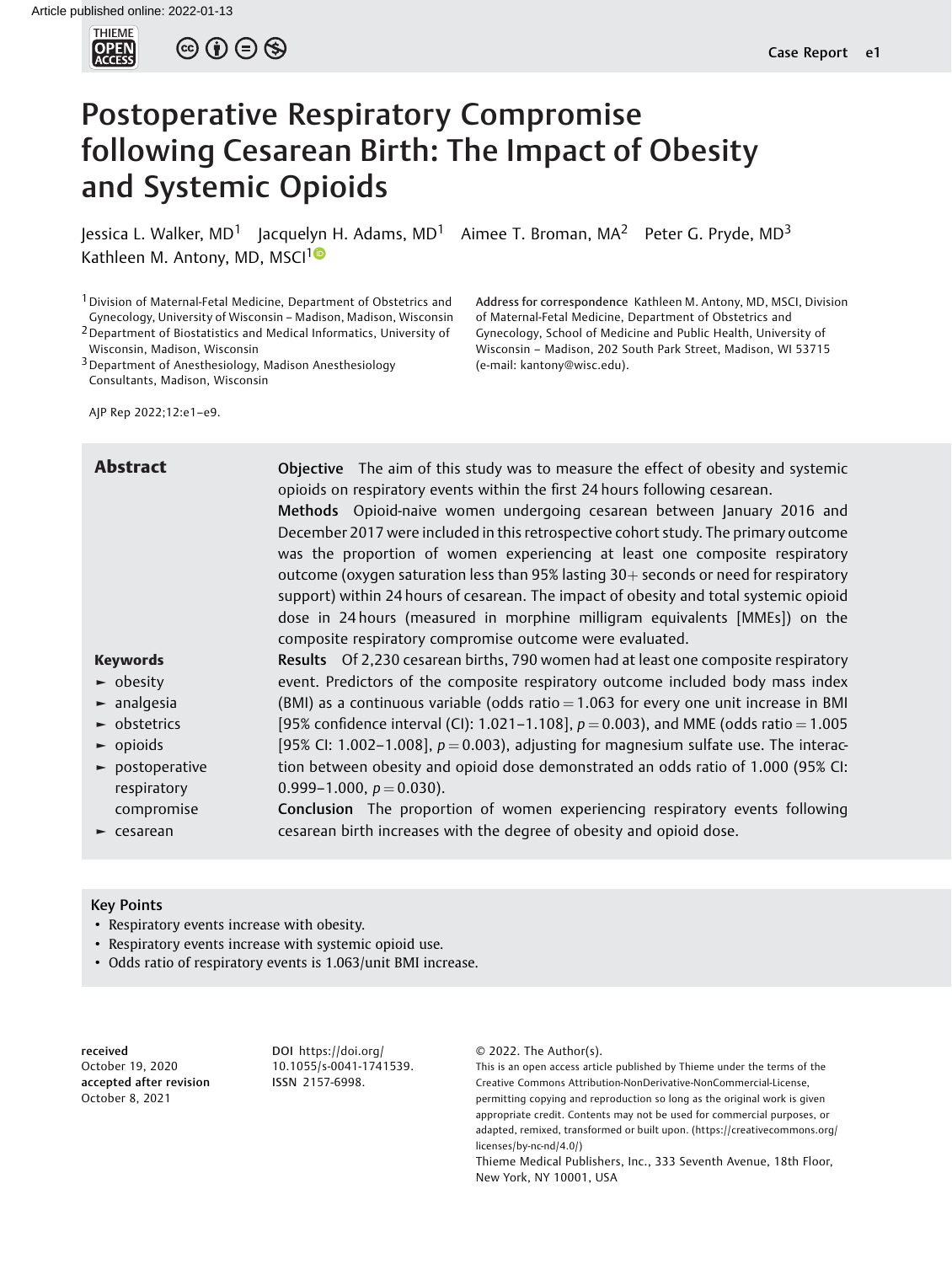Obesity is associated with adverse pregnancy outcomes including cesarean birth and anesthesia-related maternal deaths.<sup>1-11</sup> While the risk of obesity-related respiratory depression and its relationship with postoperative opioid use is well documented in the general surgical literature,<sup>12–23</sup> documentation in obstetric literature has been limited.<sup>24</sup> One study identified no instances of respiratory depression among postcesarean women receiving morphine, $24$  but the route of administration was neuraxial, which has been found to rarely be associated with clinically relevant respiratory depression.<sup>25</sup> Reviews and recommendations that address the risk of respiratory depression from systemic opioids among postcesarean women with obesity often extrapolate data from nonobstetric postoperative populations.26–<sup>29</sup>

Respiratory events can occur across a spectrum of severity, ranging from mild respiratory depression to life-threatening hypoxia. The aim of our study was to measure the proportion of women experiencing at least one composite respiratory event in the first 24 hours after cesarean birth, and to evaluate the effect of obesity (by body mass index [BMI] class) and opioids on the occurrence of these respiratory events. We chose to focus on maternal respiratory events during the first 24 hours because this has previously been shown to be the time period of highest risk for a respiratory event to occur as a result of opioid use.<sup>30</sup> Our hypothesis was that postcesarean respiratory events would increase with both increasing BMI and increasing opioid dose.

# Materials and Methods

This study was a retrospective cohort study of all cesarean births that occurred from January 1, 2016, through December 31, 2017, at a single institution, UnityPoint Health – Meriter in Madison, WI. UnityPoint Health – Meriter is affiliated with the University of Wisconsin School of Medicine and Public Health and is the clinical obstetrics site for the Department of Obstetrics and Gynecology. Institutional Review Board (IRB) approval was obtained prior to data collection (UnityPoint Health – Meriter IRB#: 2018-003). We used a query of the hospital's birth database (PeriData. Net, Ancilla Partners, Inc., Milwaukee,WI) to generate a list of all cesarean births that occurred during 2016 to 2017. Data entry into PeriData are performed manually via review of information submitted by parents and the hospital's electronic health record. PeriData are audited by nursing perinatal data coordination staff and data were extracted by Kathy Gollmar. We simultaneously queried the electronic health record system (Epic, Hyperspace 2017, Epic Systems Corporation, Verona, WI) to compile clinical data from the first 24 hours following cesarean birth. Data in the electronic health record system accurately document vital signs, medication administration times and doses, and medical interventions at the point of clinical care; data were extracted by Walter Bredl and Ruth Hallquist.

Inclusion criteria for the study necessitated that women had undergone a cesarean birth. Inclusion in the obesity analysis required a prepregnancy BMI be listed in the medical record. Excluded from analysis were women who required intubation postcesarean for indications unrelated to the exposures of interest (e.g., sepsis or following massive transfusion) and women with opioid use disorder identified by individual review of the electronic health record including the intake history and physical examination, the "problem list," and medications prescribed. Additional data points include the maternal height and weight, both prepregnancy and at admission for delivery, maternal age, parity, race, ethnicity, smoking status, gestational age at delivery, medical comorbidities (including obstructive sleep apnea and asthma), and obstetric outcomes. Medical comorbidities and obstetric outcomes, such as hypertensive disorders of pregnancy and pregestational and gestational diabetes, were diagnosed as per the definitions established by the American College of Obstetricians and Gynecologists for the years of data collection (2016–2017).<sup>31–33</sup> A diagnosis of preeclampsia with severe features was used as a surrogate variable for magnesium sulfate use because compliance at our institution is 100% and because this is the exclusive indication for its continuous use in the postpartum time period. Indications for cesarean delivery were extracted from the electronic medical record system into the birth information database from the operative note. Intrathecal hyperbaric bupivacaine with fentanyl for spinal anesthesia and bicarbonated lidocaine with fentanyl for epidural anesthesia are the standard neuraxial analgesia regimens used at our institution. At the time of this study, our institution did not use neuraxial morphine or other long-acting hydrophilic opioids.

The primary outcome measure was the presence or absence of a composite of the following respiratory events: mild desaturation event  $(SpO<sub>2</sub>)$  less than 95% lasting for 30 seconds or longer); moderate desaturation event  $(SpO<sub>2</sub>)$ less than 90% lasting for 30 seconds or longer); severe desaturation event (SpO<sub>2</sub> less than 85% lasting for 30 seconds or longer), documented in the electronic health record, and need for respiratory support. Respiratory support was defined as requiring any of the following: oxygen via nasal cannula, nonrebreather mask, partial nonrebreather mask, OxyMask, or Ventimask, new requirement for continuous positive airway pressure (CPAP) support, bilevel positive airway pressure, or intubation. The exact type of respiratory event or requirement for support was recorded and analyzed as secondary variables, including the requirement for "high respiratory support," which we defined as requiring any of the following: partial nonrebreather, nonrebreather, positive airway pressure, OxyMask, or Ventimasks. A significant respiratory event was characterized by a new requirement of face masks for respiratory support or presence of severe oxygen desaturation (or both). To assess for respiratory etiologies, we planned to analyze any maternal deaths.

We assessed the proportion of women having at least one composite respiratory event by prepregnancy BMI, both as a continuous variable and by BMI class as follows: nonobese  $(BMI < 30 \text{ kg/m}^2)$ , class I obesity (BMI 30-34.9 kg/m<sup>2</sup>), class II obesity (BMI 35-39.9 kg/m<sup>2</sup>), and class III obesity  $(BMI \geq 40 \text{ kg/m}^2).$ <sup>34</sup> We also analyzed if the occurrence of an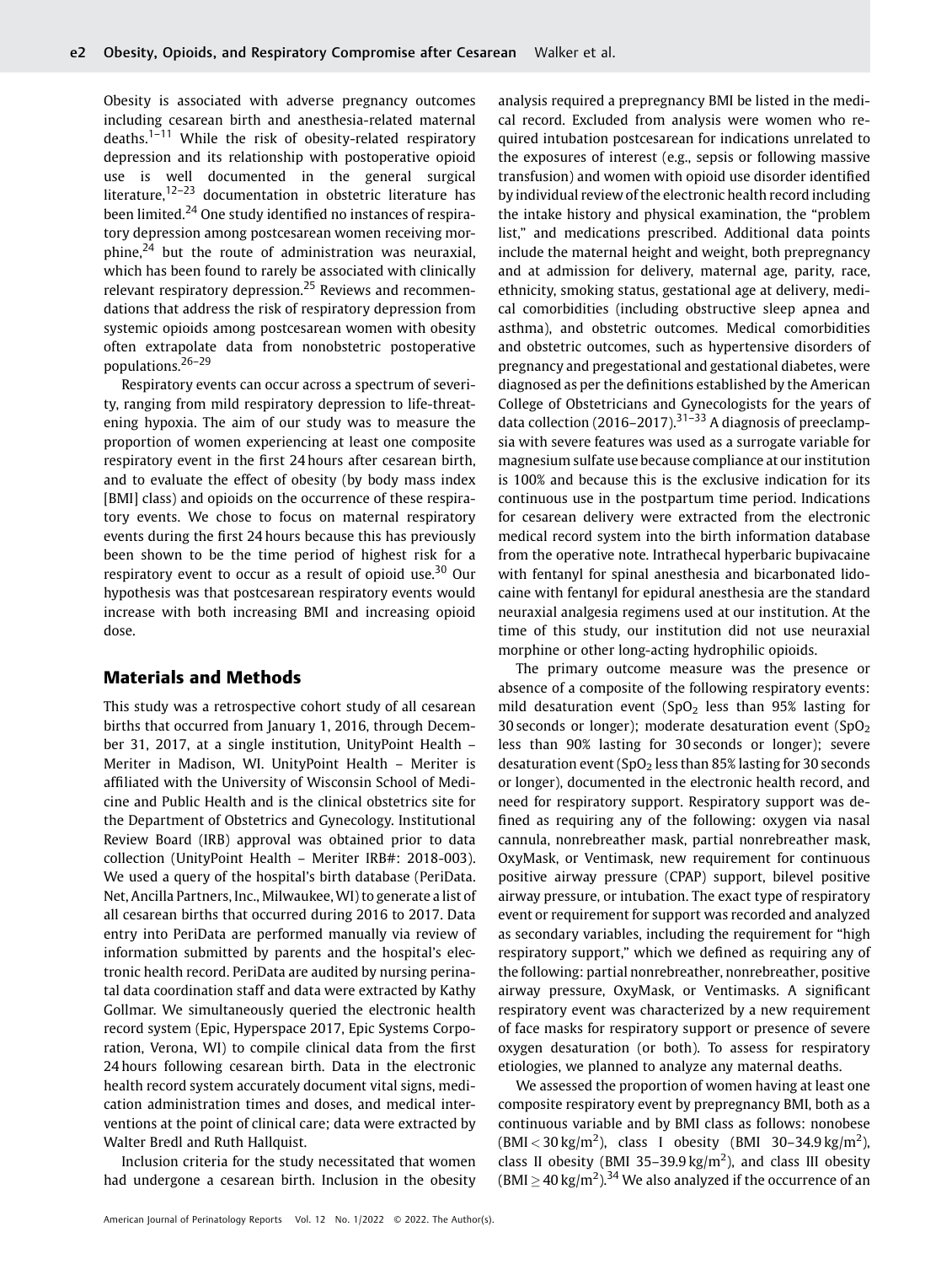event was associated with the total systemic opioid dose administered in the first 24 hours postcesarean. This dose was calculated by converting all administered opioid doses into oral morphine milligram equivalents (MMEs) and, once converted, summing the doses into a single total MME for the 24-hour period. $35-37$ 

We observed the relationship of demographic variables and respiratory measures with BMI and opioid use in crosstabulations to observe if these might be associated with either outcome. We used Fisher's exact and chi-square tests to determine if there was an association between categorical measures and responses, and analysis of variance F-test to determine association between categorical measures and continuous responses. An a priori power analysis was performed using rates of opioid-related adverse respiratory events described in the nonobstetric literature. We assumed a rate of opioid-related adverse respiratory events of 4.2%<sup>23</sup> (from a nonobese, nonobstetric population) and an odds ratio (OR) of 1.05 (range in the literature of 1.01–1.22) for increased risk of an opioid-related adverse respiratory event. Our estimated ratio of obese to nonobese was 1.3 (which approximates our institution's ratio of cesarean birth among obese women to cesarean birth among nonobese women in 2016). Using these estimates, a sample size of 1,249 subjects would be required to achieve 80% power to detect a 5% increase in respiratory events. To assess our secondary outcomes and due to the retrospective nature of this study, we included all patient charts who met the inclusion criteria.

We assessed the association of opioid dose on the presence of a respiratory event adjusting for BMI in logistic regression models adding MME, BMI, and magnesium sulfate use as potential predictors of the composite respiratory outcome. We also intended to observe the relationship of obstructive sleep apnea on respiratory events. Respiratory events included the presence or absence of any of the following: composite respiratory outcome, oxygen desaturation, use of a nonrebreather mask, and high respiratory support. We performed statistical calculations using R (Version 3.5.1. Released 2018. R Foundation for Statistical Computing, Vienna, Austria). We report our findings according to Strengthening The Reporting of Observational Studies in Epidemiology.<sup>38</sup>

## Results

A total of 2,264 cesarean births occurred at our institution during 2016 to 2017. Five were excluded due to postcesarean intubation for medical indications. Twenty-nine women were excluded due to opioid use disorder or buprenorphine or methadone use. Six women lacked BMI data and were not included in the Fisher's exact test or the chi-square test of association, but they were included in other analyses. A total of 2,230 births were included.

Demographic factors associated with BMI included race and age ( $p < 0.001$ ,  $\blacktriangleright$  Table 1). Those with any type of hypertensive disorder were more likely to have higher BMI than those without ( $p < 0.0001$ ); diabetes was highly associated with higher BMI ( $p < 0.001$ ). Sixteen women had a previous diagnosis of obstructive sleep apnea identified in

the medical record, the majority of whom had higher BMI (association of sleep apnea and obesity,  $p < 0.001$ ). Those with asthma or who smoked were more likely to be obese than those who did not have asthma or smoke ( $p = 0.004$  and 0.001, respectively). The mean MME dose was 103.0 (standard deviation [SD] 32.1) for women without obesity, 105.5 (SD 36.4) for class I obesity, 108.1 (SD 32.8) for class II obesity, and 109.4 (SD 32.3) for class III obesity ( $p = 0.021$ ). There were no maternal deaths.

Demographic factors associated with higher doses of opioid dose included age ( $p < 0.001$ ), obesity ( $p = 0.026$ ), and smoking status  $(p < 0.001)$  ( $\nightharpoonup$ **Table 2**). Obstetric characteristics such as use of general anesthesia ( $p < 0.001$ ), planned versus unplanned cesarean  $(p < 0.001)$ , mode of anesthesia  $(p < 0.001)$ , and hypertensive disorders of pregnancy  $(p < 0.001)$  were also associated with higher opioid dose.

A total of 794 composite respiratory events were observed across all women (►Table 3). The proportion of those with respiratory events was lowest among those with normal BMI (33%) and higher for women with obesity (38–42%) (Fisher's  $p = 0.009$ ). The majority of these respiratory events were mild, but there were also more moderate and severe respiratory events for women with obesity ( $p = 0.012$ ). With the exception of CPAP, there were no differences in the requirement for respiratory support by BMI class nor were there increased prevalence of requiring high respiratory support. No women required intubation.

The presence of composite respiratory event was associated with opioid dose ( $p = 0.005$ ,  $\blacktriangleright$ Table 4). The need for high respiratory support also differed by opioid dose ( $p = 0.012$ ).

In a multivariate regression model, prepregnancy BMI  $(OR = 1.063$  [95% confidence interval  $(Cl)$ : 1.021-1.108],  $p = 0.003$ ) and opioid dose (OR = 1.005 [95% CI: 1.002– 1.008],  $p = 0.003$ ) were predictors of having a composite respiratory event (►Table 5). A one unit increase in BMI (defined each 1 kg/ $m^2$  increase) had a 1.063 higher odds of an oxygen desaturation event compared with no unit increase. There was also a modest interaction between opioid dose and BMI of  $OR = 1.000$  (95% CI: 0.999–1.000,  $p = 0.030$ ). Magnesium sulfate use was also a predictor of the composite respiratory outcome with an OR of 2.505 (95% CI: 1.687– 3.751). As only 16 women had documented sleep apnea, and no interaction with this comorbidity could be assessed.

## **Discussion**

We demonstrated there is an increased risk of respiratory compromise in the first 24 hours postcesarean birth for women with obesity and also for women receiving higher opioid doses. Of these, the majority of the episodes of respiratory compromise were mild desaturation events. While an event requiring significant respiratory support was not associated with obesity, the number of women with an event was small. Our multivariate logistic regression model demonstrated that using the linear predictors estimate, women with a BMI of 50 kg/m<sup>2</sup> would have a 3.43 times higher odds of the composite respiratory outcome than women with a BMI of 30  $\text{kg/m}^2$ . While we found a significant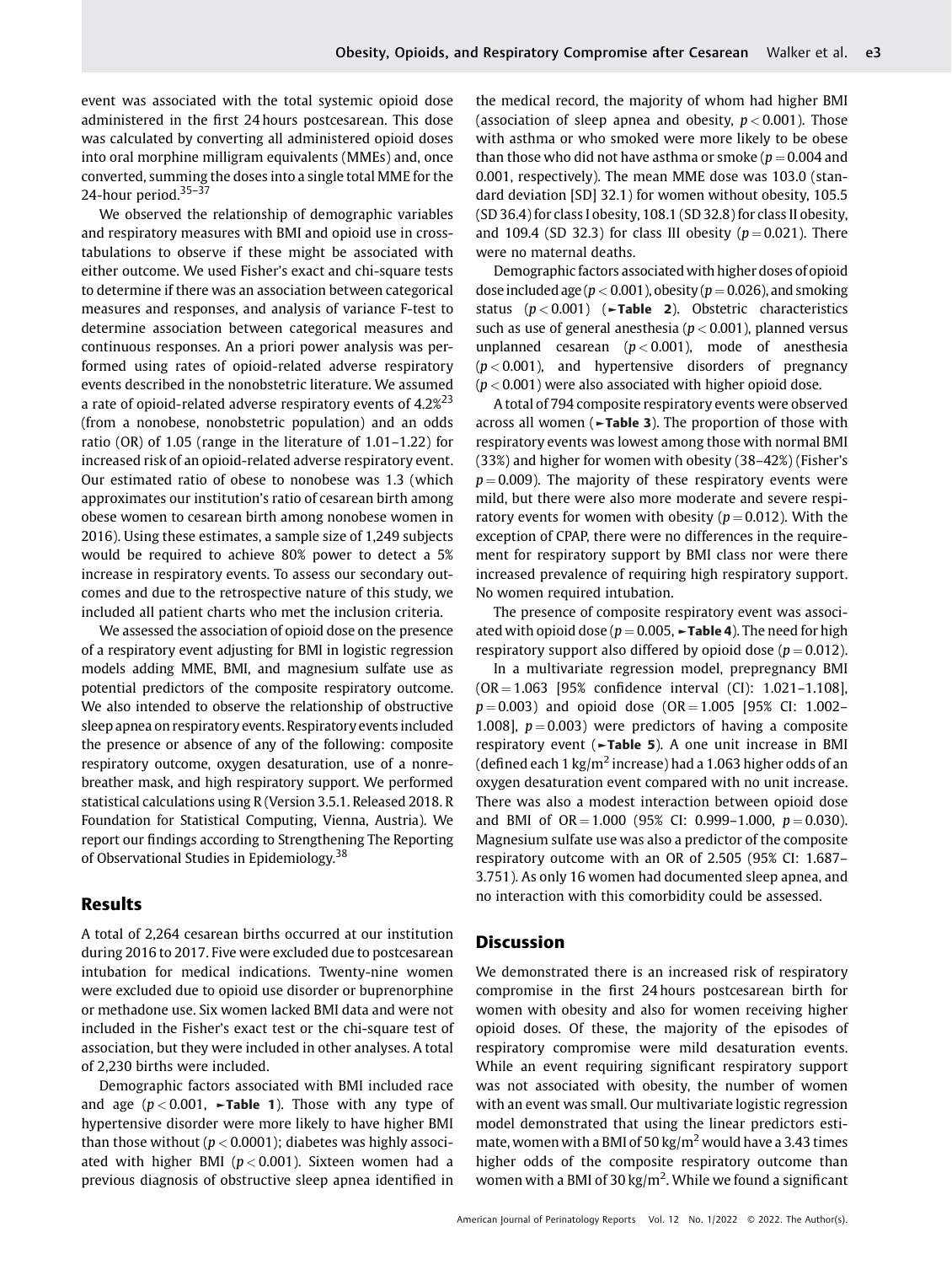| <b>BMI</b> class                           | <b>Nonobese</b> | Class I obesity | Class II obesity | Class III obesity | p-Value |  |
|--------------------------------------------|-----------------|-----------------|------------------|-------------------|---------|--|
|                                            | BMI < 30        | BMI 30-34.9     | BMI 35-39.9      | BMI 40 or higher  |         |  |
|                                            | $n = 1,528$     | $n = 321$       | $n = 195$        | $n = 186^a$       |         |  |
| Age, y (mean, SD)                          | 31.7(4.9)       | 31.6(4.9)       | 30.1(5.3)        | 30.6(5.0)         | < 0.001 |  |
| Race, $n$ $(\%)^b$                         |                 |                 |                  |                   |         |  |
| White                                      | 1,199 (78.5)    | 247 (76.9)      | 148 (75.9)       | 148 (79.6)        | < 0.001 |  |
| Black or African American                  | 93(6.1)         | 31(9.7)         | 29 (14.9)        | 31(16.7)          |         |  |
| Asian                                      | 170(11.1)       | 18(5.6)         | 8(4.1)           | 0(0)              |         |  |
| Other                                      | 18(1.2)         | 5(1.6)          | 2(1.0)           | 3(1.6)            |         |  |
| Hispanic ethnicity                         | 115(7.5)        | 42 (13.1)       | 16(8.2)          | 13(7.0)           | 0.024   |  |
| MME dose (mean, SD)                        | 103(32.1)       | 105 (36.4)      | 108 (32.8)       | 109 (32.3)        | 0.021   |  |
| Parity $\geq$ 1, n (%)                     | 1,047(68.5)     | 235 (73.2)      | 127(65.1)        | 131 (70.4)        | 0.224   |  |
| Cesarean indication, $n$ (%) <sup>c</sup>  |                 |                 |                  |                   |         |  |
| Planned                                    | 908 (59.4       | 199 (62.0)      | 110 (56.4)       | 104 (55.9)        | 0.470   |  |
| Unplanned                                  | 626 (41.0)      | 126 (39.3)      | 88 (45.1)        | 91 (48.9)         | 0.101   |  |
| Anesthesia mode, n (%) <sup>d</sup>        |                 |                 |                  |                   |         |  |
| Spinal                                     | 971 (63.5)      | 211 (65.7)      | 117(60.0)        | 112(60.2)         | 0.759   |  |
| Epidural                                   | 498 (32.6)      | 96 (29.9)       | 69 (35.4)        | 67 (36.0)         |         |  |
| General                                    | 48(3.1)         | 13(4.0)         | 8(4.1)           | 7(3.8)            |         |  |
| Medical and obstetric comorbidities, n (%) |                 |                 |                  |                   |         |  |
| Hypertension <sup>e</sup>                  | 233 (15.2)      | 78 (24.3)       | 60 (30.8)        | 87 (46.8)         | < 0.001 |  |
| <b>Diabetes</b>                            | 147(9.6)        | 67(20.9)        | 42 (21.5)        | 60(32.3)          | < 0.001 |  |
| Maternal respiratory conditions, n (%)     |                 |                 |                  |                   |         |  |
| Asthma                                     | 28(1.8)         | 13(4.0)         | 7(3.6)           | 12(6.5)           | 0.004   |  |
| Smoking                                    | 92(6.0)         | 29(9.0)         | 19 (9.7)         | 26 (14.0)         | 0.001   |  |
| Sleep apneaf                               | 2(0.1)          | 3(0.9)          | 3(1.5)           | 7(3.8)            | < 0.001 |  |

Table 1 Maternal characteristics by delivery BMI

Abbreviations: BMI, body mass index; MME, morphine milligram equivalent; SD, standard deviation.

Notes: p-Values in bold font indicate statistical significance for analysis of variance, chi-square, or Fisher's exact test as appropriate. <sup>a</sup>Six women did not have prepregnancy BMI data available.

b Eighty women were missing data on race, 28 on ethnicity (no significant difference for missing data by BMI).

c Some women had more than one indication for cesarean (e.g., planned repeat cesarean births occurring at an unplanned time). d Data on anesthesia mode was missing for 13 women.

e Hypertension included chronic hypertension, gestational hypertension, preeclampsia, and eclampsia. Diabetes included both pregestational and gestational diabetes.

<sup>f</sup>One woman with sleep apnea lacked a prepregnancy BMI.

interaction between BMI and MME dose, the OR was 1.00 with a 95% CI of 0.99 to 1.00 which suggests the effect of higher BMI may be modestly protective rather than exacerbating the increased effect of higher opioid dose. Magnesium sulfate use (as a dichotomous variable) also was a predictor of the composite respiratory event with an OR of 2.5.

Our findings differ from the results of prior investigations, which were typically performed in an older population with more comorbidities. In the general surgical literature, numerous studies have discussed the compounding effect of obesity and opioid use on adverse respiratory events.<sup>12-23</sup> Published studies in obstetric literature discuss the impact of neuraxial opioids on respiratory depression and respiratory arrest and generally confirm that the risk of respiratory depression is low.24,25,39–<sup>41</sup> Reports on respiratory arrest in postcesarean women are limited. $42-44$  Here, we found a relationship between respiratory compromise and BMI, but the relationship with opioid dose was less pronounced. It is possible that opioids have a lesser effect on the obstetric population because these women are generally younger, healthier, and physiologically distinct from the broader postsurgical population, but this is speculative. Results from prior studies evaluating the effect of obesity on respiratory depression after cesarean are also mixed,<sup>45</sup> but those that do not show an increased risk only evaluated significant respiratory depression, defined as requiring naloxone or rapid response team activation.<sup>24</sup> While the majority of the composite respiratory events reported in this study were mild, there were also more clinically relevant respiratory events than reported elsewhere in the obstetric population.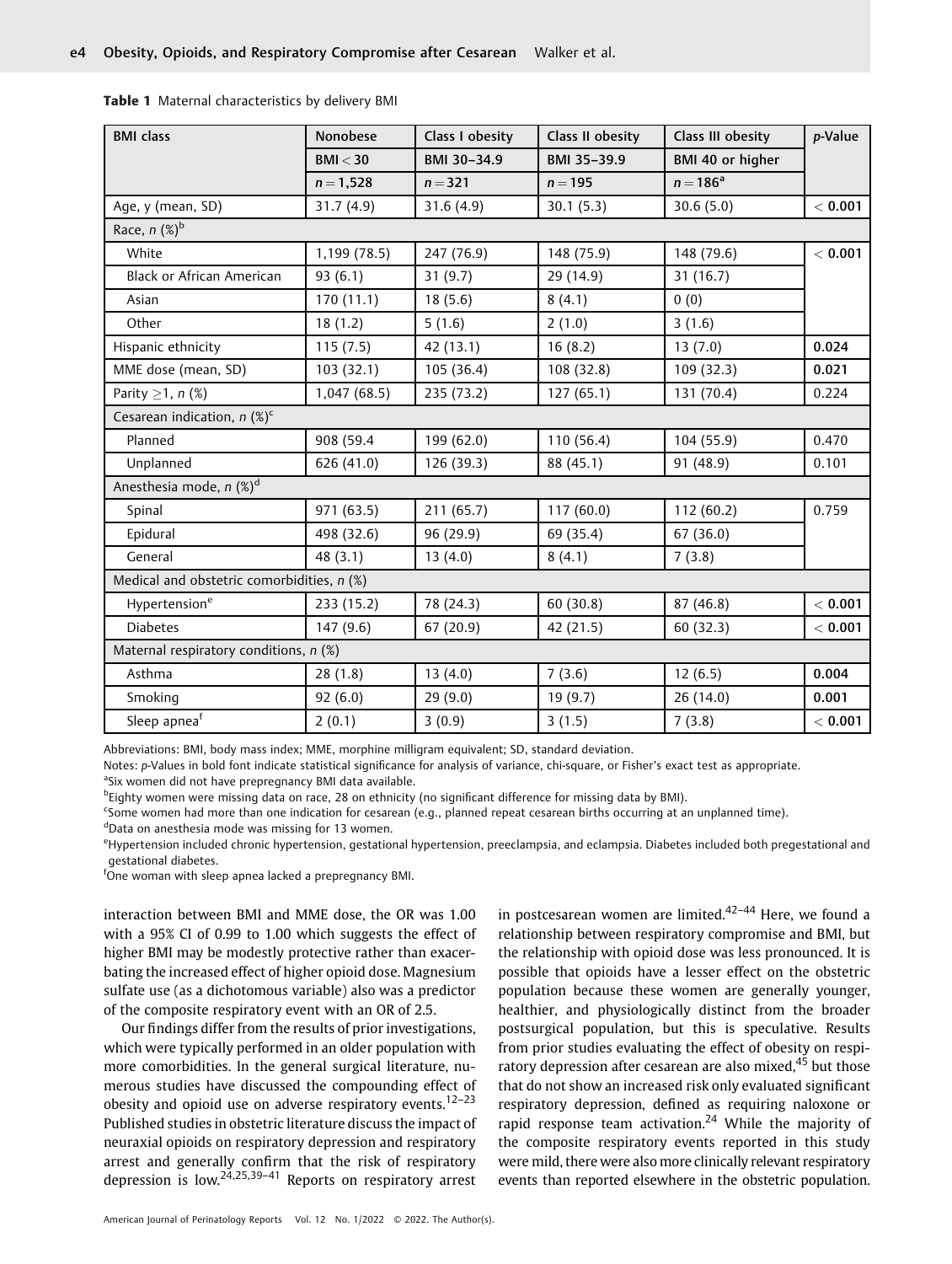| Table 2 Maternal characteristics by 24-hour opioid dose |
|---------------------------------------------------------|
|---------------------------------------------------------|

| 24-h morphine dose (mg)                        | $0 - 90$     | $90 - 110$  | 110-415     | p-Value   |  |  |
|------------------------------------------------|--------------|-------------|-------------|-----------|--|--|
|                                                | $(n = 829)$  | $(n = 721)$ | $(n = 684)$ |           |  |  |
| Age, y (mean, SD)                              | 32.0 $(4.9)$ | 31.2(5.0)   | 31.0(5.1)   | $<$ 0.001 |  |  |
| Race, $n$ $(\%)^a$                             |              |             |             |           |  |  |
| White                                          | 641 (77.3)   | 568 (78.8)  | 536 (78.4)  | 0.193     |  |  |
| Black or African American                      | 58 (7.0)     | 61(8.5)     | 66 (9.6)    |           |  |  |
| Asian                                          | 91 (11.0)    | 58 $(8.0)$  | 48 (7.0)    |           |  |  |
| Other                                          | 9(1.1)       | 10(1.4)     | 9(1.3)      |           |  |  |
| Hispanic ethnicity, $n$ (%) <sup>a</sup>       | 71(8.6)      | 53 $(7.4)$  | 62(9.1)     | 0.828     |  |  |
| Delivery body mass index, $n$ (%) <sup>a</sup> |              |             |             |           |  |  |
| $<$ 30 kg/m <sup>2</sup>                       | 600 (72.4)   | 469 (65.0)  | 457 (66.8)  | 0.027     |  |  |
| 30-34.9 kg/m <sup>2</sup>                      | 117(14.1)    | 105(14.6)   | 99 (14.5)   |           |  |  |
| 35-39.9 kg/m <sup>2</sup>                      | 57 $(6.9)$   | 71 (9.8)    | 67(9.8)     |           |  |  |
| $40 \text{ kg/m}^2$ or higher                  | 52 $(6.3)$   | 75 (10.4)   | 59 (8.6)    |           |  |  |
| Parity $\geq$ 1, n (%)                         | 584 (70.4)   | 476 (66.0)  | 483 (70.6)  | 0.098     |  |  |
| Cesarean indication, $n$ (%) <sup>b</sup>      |              |             |             |           |  |  |
| Planned                                        | 529 (63.8)   | 393 (54.5)  | 400 (58.5)  | < 0.001   |  |  |
| Unplanned <sup>b</sup>                         | 304 (36.7)   | 337 (46.7)  | 294 (43.0)  | < 0.001   |  |  |
| Anesthesia mode, n (%) <sup>c</sup>            |              |             |             |           |  |  |
| Spinal                                         | 583 (70.3)   | 417 (57.8)  | 410 (59.9)  | $<$ 0.001 |  |  |
| Epidural                                       | 232 (28.0)   | 278 (38.6)  | 225 (32.9)  |           |  |  |
| General                                        | 11(1.3)      | 18(2.5)     | 47(6.9)     |           |  |  |
| Medical and obstetric comorbidities, n (%)     |              |             |             |           |  |  |
| Hypertension <sup>d</sup>                      | 138 (16.6)   | 155 (21.5)  | 167 (24.4)  | < 0.001   |  |  |
| <b>Diabetes</b>                                | 115 (13.9)   | 107 (14.8)  | 95 (13.9)   | 0.831     |  |  |
| Maternal respiratory conditions                |              |             |             |           |  |  |
| Asthma <sup>a</sup>                            | 18(2.2)      | 19(2.6)     | 23(3.4)     | 0.197     |  |  |
| Smoking                                        | 41 (4.9)     | 50 $(6.9)$  | 74 (10.8)   | < 0.001   |  |  |
| Sleep apnea                                    | 4(0.5)       | 5(0.7)      | 7(1.0)      | 0.441     |  |  |

Abbreviation: SD, standard deviation.

Note: p-Values in bold font indicate statistical significance for analysis of variance, chi-square, or Fisher's exact test as appropriate.

a<br>Seventy-nine women were missing data on race, 28 on ethnicity, 6 on body mass index, 2 on asthma (no significant difference for missing data by opioid dose).

<sup>b</sup>Some women had more than one indication for cesarean (e.g., planned repeat cesarean births occurring at an unplanned time).

<sup>c</sup>Data on anesthesia mode were missing for 13 women.

<sup>d</sup>Hypertension included chronic hypertension, gestational hypertension, preeclampsia, and eclampsia. Diabetes included both pregestational and gestational diabetes.

Investigating only moderate and severe events  $(SpO<sub>2</sub> < 90%)$ , here we report 41 events among 2,230 births for a rate of 184/10,000; in the literature, among women receiving neuraxial opioids such events occur in  $1.08$  to  $1.63/10.000$  cases.<sup>25</sup> Thus, we observed at least 112 times more moderate to severe respiratory events than would be expected with neuraxial opioids. The doses of systemic opioids utilized in our population is also higher than reported elsewhere. $46$ 

The results of our study have several important clinical practice implications. Many hospitals already have increased respiratory monitoring of postoperative women with obesity, but this is not standardized. $41$  This study also has implications regarding the safety and the intensity of postoperative monitoring when using systemic opioids versus neuraxial opioids as a primary strategy for postcesarean analgesia. Our institution opted for systemic opioids because prior recommendations for respiratory monitoring following neuraxial hydrophilic opioids were burdensome to patients and providers.<sup>47</sup> However, more recent data from several sources indicate that significant respiratory depression is rare among women managed with neuraxial morphine for cesarean birth.<sup>25</sup> This is a relevant counterpoint to our findings of frequent clinically relevant respiratory depression using systemic rather than neuraxial hydrophilic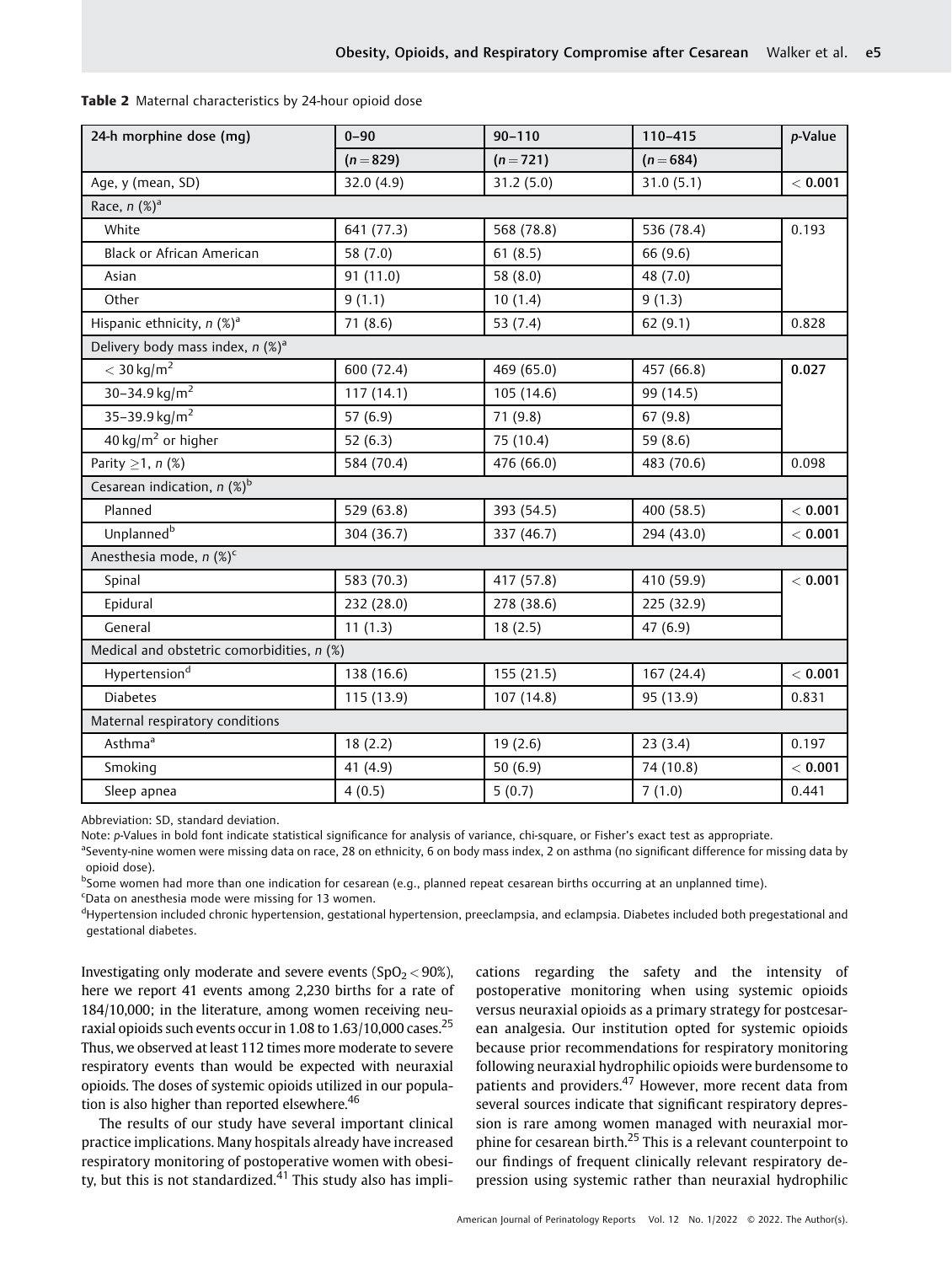| <b>BMI</b> class                 | <b>Nonobese</b><br>BMI < 30 | Class I obesity<br>BMI 30-34.9 | Class II obesity<br>BMI 35-39.9 | Class III obesity<br>BMI > 40 | p-Value |
|----------------------------------|-----------------------------|--------------------------------|---------------------------------|-------------------------------|---------|
|                                  | $(n=1,528)$<br>n(%)         | $(n=321)$<br>n(%)              | $(n=195)$<br>n(%)               | $(n=186)^{a}$<br>n(%)         |         |
| Composite respiratory event      | 504 (33.0)                  | 135 (42.1)                     | 74 (37.9)                       | 77 (41.4)                     | 0.009   |
| Oxygen desaturation <sup>a</sup> |                             |                                |                                 |                               |         |
| Normal                           | 1,087(71.1)                 | 198 (61.7)                     | 135 (69.2)                      | 116 (62.4)                    | 0.012   |
| Mild                             | 404 (26.4)                  | 118 (36.8)                     | 56 (28.7)                       | 66 (35.5)                     |         |
| Moderate                         | 25(1.6)                     | 3(0.9)                         | 3(1.5)                          | 4(2.2)                        |         |
| Severe                           | 3(0.2)                      | 2(0.6)                         | 1(0.5)                          | 0(0)                          |         |
| Respiratory support modality     |                             |                                |                                 |                               |         |
| Cannula                          | 117(7.7)                    | 24(7.5)                        | 19 (9.7)                        | 19 (10.2)                     | 0.716   |
| Nonrebreather mask               | 8(0.5)                      | 0(0)                           | 0(0)                            | 1(0.5)                        | 0.782   |
| <b>CPAP</b>                      | 0(0)                        | 0(0)                           | 2(1.0)                          | 3(1.6)                        | < 0.001 |
| New CPAP                         | 0(0)                        | 0(0)                           | 0(0)                            | 2(1.0)                        | < 0.001 |
| High respiratory support         | 11(0.7)                     | 2(0.6)                         | 3(1.5)                          | 4(2.1)                        | 0.228   |

Table 3 Proportion of women requiring respiratory support in the first 24 hours postcesarean birth by prepregnancy BMI

Abbreviations: BMI, body mass index; CPAP, continuous positive airway pressure.

Note: Bold signifies statistical significance, or  $p$ -value  $< 0.05$ .

<sup>a</sup>Data on oxygen desaturation was missing for nine women.

|  | Table 4 Proportion of women requiring respiratory support in the first 24 hours postcesarean birth 24-hour opioid dose |  |  |  |
|--|------------------------------------------------------------------------------------------------------------------------|--|--|--|
|  |                                                                                                                        |  |  |  |

| 24-h morphine dose (mg)          | $0 - 90$          | 151-299           | $300+$              | p-Value |  |
|----------------------------------|-------------------|-------------------|---------------------|---------|--|
|                                  | $(n=829)$<br>n(%) | $(n=721)$<br>n(%) | $(n = 684)$<br>n(%) |         |  |
| Composite respiratory event      | 283 (34.1)        | 229 (31.8)        | 282 (41.2)          | 0.004   |  |
| Oxygen desaturation <sup>a</sup> |                   |                   |                     |         |  |
| Normal                           | 567 (68.4)        | 518 (71.8)        | 454 (66.4)          | 0.254   |  |
| Mild                             | 250 (30.2)        | 187 (25.9)        | 210 (30.7)          |         |  |
| Moderate                         | 8(1.0)            | 12(1.7)           | 15(2.2)             |         |  |
| Severe                           | 1(0.1)            | 2(0.3)            | 3(0.4)              |         |  |
| Respiratory support modality     |                   |                   |                     |         |  |
| Cannula                          | 41 (4.9)          | 50(6.9)           | 89 (13.0)           | < 0.001 |  |
| Nonrebreather mask               | 1(0.1)            | 3(0.4)            | 5(0.7)              | 0.149   |  |
| <b>CPAP</b>                      | 0(0)              | 0(0)              | 5(0.7)              | 0.003   |  |
| High respiratory support         | 2(0.2)            | 3(0.7)            | 13(1.9)             | 0.012   |  |

Abbreviation: CPAP, continuous positive airway pressure.

Note: Bold signifies statistical significance, or p-value < 0.05.

<sup>a</sup>Data on oxygen desaturation was missing for seven women.

opioids. Our findings support the more recent recommendations that neuraxial opioids are not only more effective, but likely safer, than systemic opioids when used in a multimodal strategy for postcesarean analgesia.25,41 This is also consistent with revised recommendations that allow less surveillance following neuraxial hydrophilic opioids.<sup>41</sup>

Future analyses of multi-institutional datasets are needed to allow adequate power to analyze rare events, such as severe respiratory depression and maternal deaths. Such analyses would ideally include women with a wider range of total 24-hour opioid dose and more women with identified obstructive sleep apnea.

Strengths of our study include the high number of women included, which allowed for adequate statistical power in our calculations. Our hospital also did not use extended release intrathecal morphine during the time period of this study; therefore, the systemic opioid doses used in our population is higher than that is typically seen in the obstetric population.<sup>46</sup> While this makes the study less generalizable, it does allow us to examine the impact of higher parenteral opioid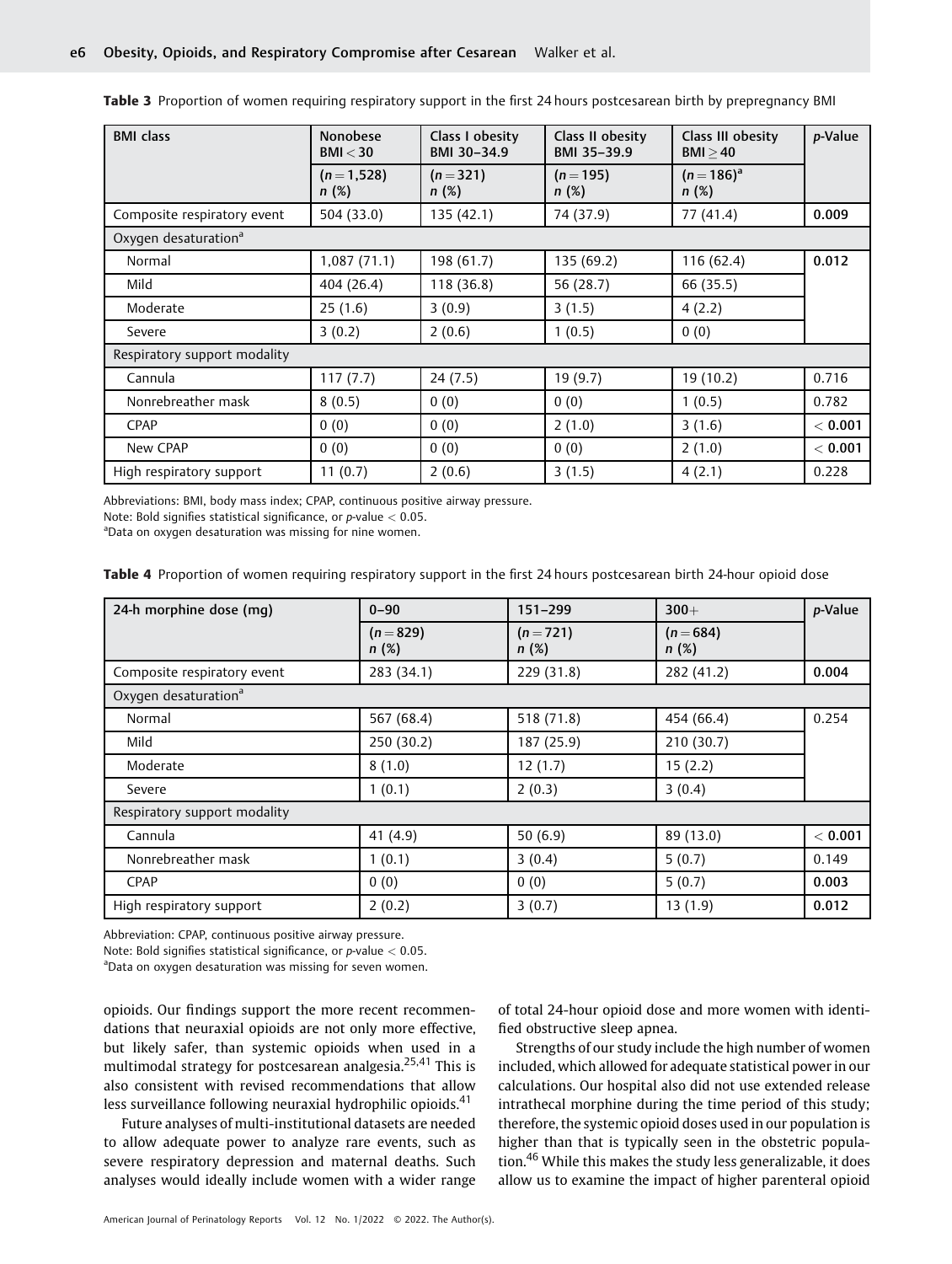| Predictor                                  | Linear predictors estimate (SE) | OR (95% CI)            | Pr(> z ) |
|--------------------------------------------|---------------------------------|------------------------|----------|
| Intercept                                  | $-1.188(0.172)$                 | $0.305(0.217-0.426)$   | < 0.001  |
| MME by unit increase of 1 mg               | 0.005(0.002)                    | $1.005(1.002 - 1.008)$ | 0.003    |
| BMI by unit increase of $1 \text{ kg/m}^2$ | 0.062(0.021)                    | $1.063(1.021-1.108)$   | 0.003    |
| Magnesium sulfate use                      | 0.918(0.203)                    | 2.505 (1.687-3.751)    | < 0.001  |
| MME: BMI interaction                       | $-0.0004(0.0002)$               | 1.000 (0.999-1.000)    | 0.03     |

Table 5 Predictors of the composite respiratory outcome in the first 24 hours postcesarean birth

Abbreviations: BMI, body mass index; CI, confidence interval; MME, morphine milligram equivalent; OR, odds ratio; SE, standard error. Note: Bold signifies statistical significance, or p-value < 0.05.

doses than that are typically seen in the postcesarean population.<sup>46</sup> Findings in other populations with less systemic opioid use may be less pronounced.

Our study also had significant limitations. First, this is a retrospective analysis using data available through the electronicmedical record system and our hospital's birth reporting database with inherent limitations in the available data. Nevertheless, data from the electronic medical record does accurately reflect objective measurements entered, such as BMI and vital signs, including pulse oximetry readings. This record also accurately captures every dose of postoperative opioids administered. Our population is predominantly non-Hispanic white, which is not representative of populations in other parts of our state and country. Sleep apnea was likely both underdiagnosed and underdocumented with only 16 individuals  $\left($  < 1%) carrying this diagnosis in the electronic medical record. This limited our ability to assess this exposure on respiratory outcomes. Finally, the high dose of systemic opioids may have limited our ability to compare low to higher doses as the 24-hour dose was overall high for the majority of women.

# Conclusion

Our study concluded that obesity, and to a lesser degree systemic opioid dose, was positively correlated with the incidence of respiratory events in the postoperative period following cesarean birth. We also detected considerably more instances of clinically significant respiratory depression among our population than has been reported among postcesarean women managed with neuraxial morphine, and we are using these results to inform changes to our postcesarean analgesia regimen.<sup>25</sup> Our results are congruent with other investigations that have suggested a relationship between obesity and respiratory compromise in the nonobstetric population.12,15,29 More data in the form of multi-institutional studies are needed to definitively impact practice patterns. However, given our results, we assert that enhanced caution should be taken in the care of women with obesity in the postoperative period following cesarean birth.

## Paper Presentation Information

Data from this study were presented as a poster presentation at the Wisconsin Association for Perinatal Care, Oshkosh, WI, April 7–9, 2019, abstract number 16.

#### Funding

This project was supported by the Clinical and Translational Science Award (CTSA) program, through the National Institutes of Health (NIH) National Center for Advancing Translational Sciences (NCATS), grant no. UL1TR002373 and the University of Wisconsin School of Medicine and Public Health Department of Obstetrics and Gynecology. The funding source had no role in the study design, collection, analysis or interpretation of data, writing of the report, or decision to submit the article for publication.

Conflict of Interest None declared.

### Acknowledgments

The content is the sole responsibility of the authors and does not necessarily represent the official views of the National Institutes of Health. We would like to acknowledge Walter Bredl, Ruth Hallquist, and Jonathan Garvey (employed by UnityPoint Health – Meriter) for their support and assistance with extracting data from the Epic electronic health record. We would also like to acknowledge Kathy Gollmar, Carla Griffin, and Ancilla Partners for their support and assistance with data extraction from PeriData.Net for this project (employed by UnityPoint Health – Meriter). PeriData.Net is a comprehensive birth registry maintained by Ancilla Partners, Inc. This registry provides process and outcome measure results as well as birth level data on how well a given hospital and its providers are administering quality of care before, during, and after the birthing lifecycle. We would finally like to acknowledge Robert Koehler and Emmalee Davis for assisting with the literature review and article acquisition (employed by UnityPoint Health – Meriter and the University of Wisconsin–Madison, respectively).

#### References

- 1 Mamun AA, Callaway LK, O'Callaghan MJ, et al. Associations of maternal pre-pregnancy obesity and excess pregnancy weight gains with adverse pregnancy outcomes and length of hospital stay. BMC Pregnancy Childbirth 2011;11:62
- 2 Hartge D, Spiegler J, Schroeer A, Deckwart V, Weichert J. Maternal super-obesity. Arch Gynecol Obstet 2016;293(05):987–992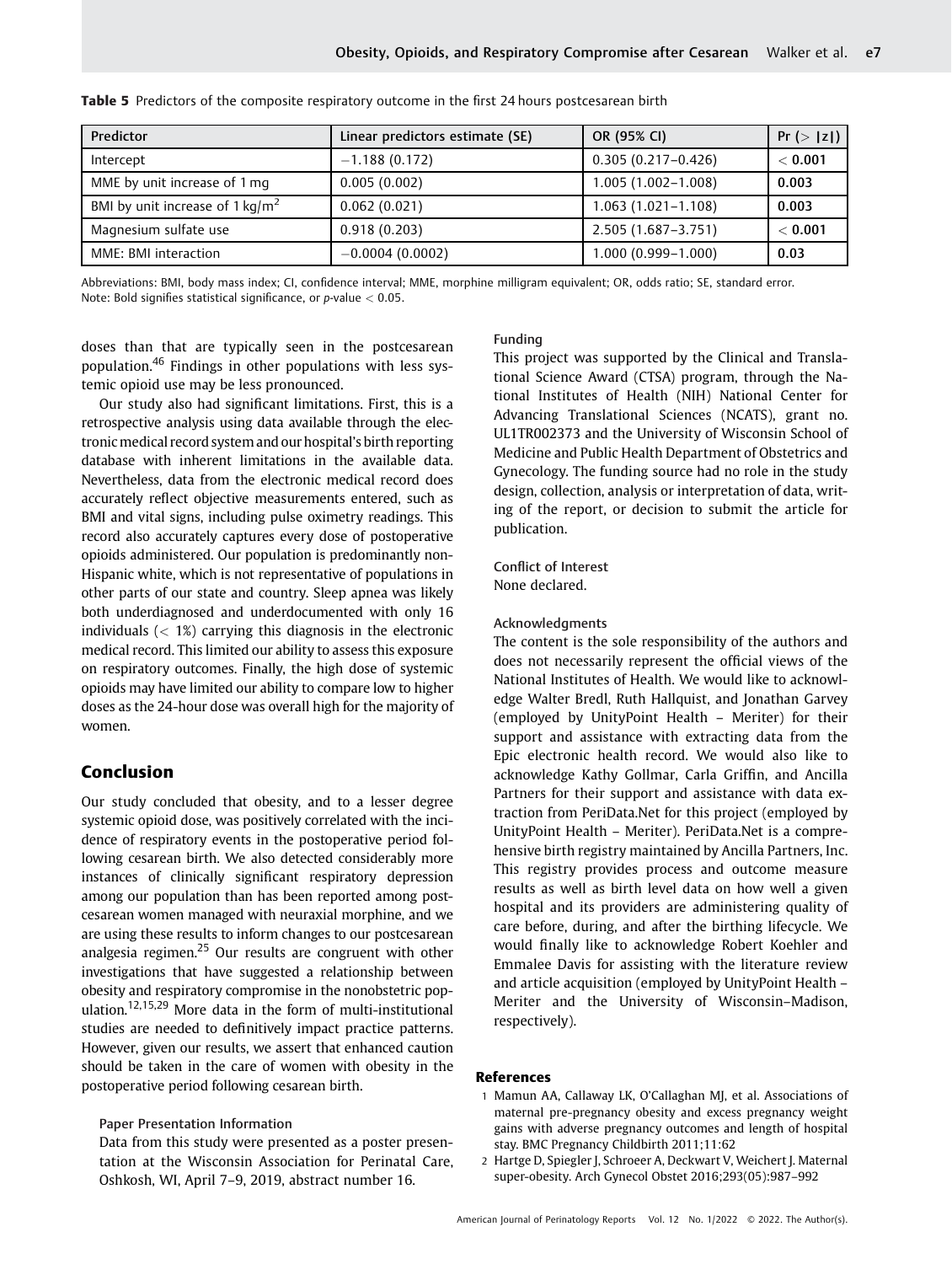- 3 Stamilio DM, Scifres CM. Extreme obesity and postcesarean maternal complications. Obstet Gynecol 2014;124(2 Pt 1):227–232
- 4 Fyfe EM, Anderson NH, North RA, et al; Screening for Pregnancy Endpoints (SCOPE) Consortium. Risk of first-stage and secondstage cesarean delivery by maternal body mass index among nulliparous women in labor at term. Obstet Gynecol 2011;117 (06):1315–1322
- 5 Magriples U, Kershaw TS, Rising SS, Westdahl C, Ickovics JR. The effects of obesity and weight gain in young women on obstetric outcomes. Am J Perinatol 2009;26(05):365–371
- 6 O'Dwyer V, Farah N, Fattah C, O'Connor N, Kennelly MM, Turner MJ. The risk of caesarean section in obese women analysed by parity. Eur J Obstet Gynecol Reprod Biol 2011;158(01):28–32
- 7 Pallasmaa N, Ekblad U, Aitokallio-Tallberg A, et al. Cesarean delivery in Finland: maternal complications and obstetric risk factors. Acta Obstet Gynecol Scand 2010;89(07):896–902
- 8 Bonnesen B, Secher NJ, Møller LK, Rasmussen S, Andreasen KR, Renault K. Pregnancy outcomes in a cohort of women with a preconception body mass index  $>$  50 kg/m<sup>2</sup>. Acta Obstet Gynecol Scand 2013;92(09):1111–1114
- 9 Mhyre JM, Riesner MN, Polley LS, Naughton NN. A series of anesthesia-related maternal deaths in Michigan, 1985-2003. Anesthesiology 2007;106(06):1096–1104
- 10 The American College of Obstetricians and Gynecologists. Obesity in pregnancy. Practice Bulletin No. 156. Obstet Gynecol 2015;126: e112–e126
- 11 Catalano PM, Shankar K. Obesity and pregnancy: mechanisms of short term and long term adverse consequences for mother and child. BMJ 2017;356:j1
- 12 Alvarez A, Singh PM, Sinha AC. Postoperative analgesia in morbid obesity. Obes Surg 2014;24(04):652–659
- 13 Lloret-Linares C, Lopes A, Declèves X, et al. Challenges in the optimisation of post-operative pain management with opioids in obese patients: a literature review. Obes Surg 2013;23(09):1458–1475
- 14 Nightingale CE, Margarson MP, Shearer E, et al; Members of the Working Party Association of Anaesthetists of Great Britain Ireland Society for Obesity and Bariatric Anaesthesia. Peri-operative management of the obese surgical patient 2015: Association of Anaesthetists of Great Britain and Ireland Society for Obesity and Bariatric Anaesthesia. Anaesthesia 2015;70(07):859–876
- 15 Oderda G. Challenges in the management of acute postsurgical pain. Pharmacotherapy 2012;32(9, Suppl):6S–11S
- 16 Overdyk F, Dahan A, Roozekrans M, van der Schrier R, Aarts L, Niesters M. Opioid-induced respiratory depression in the acute care setting: a compendium of case reports. Pain Manag 2014;4 (04):317–325
- 17 Lee LA, Caplan RA, Stephens LS, et al. Postoperative opioidinduced respiratory depression: a closed claims analysis. Anesthesiology 2015;122(03):659–665
- 18 Mason EE, Renquist KE, Jiang D. Perioperative risks and safety of surgery for severe obesity. Am J Clin Nutr 1992;55(2, Suppl):573S–576S
- 19 Hagle ME, Lehr VT, Brubakken K, Shippee A. Respiratory depression in adult patients with intravenous patient-controlled analgesia. Orthop Nurs 2004;23(01):18–27, quiz 28–29
- 20 Schug SA, Raymann A. Postoperative pain management of the obese patient. Best Pract Res Clin Anaesthesiol 2011;25(01):73–81
- 21 Gross JB, Bachenberg KL, Benumof JL, et al; American Society of Anesthesiologists Task Force on Perioperative Management. Practice guidelines for the perioperative management of patients with obstructive sleep apnea: a report by the American Society of Anesthesiologists Task Force on Perioperative Management of patients with obstructive sleep apnea. Anesthesiology 2006;104 (05):1081–1093, quiz 1117–1118
- 22 Blake DW, Yew CY, Donnan GB, Williams DL. Postoperative analgesia and respiratory events in patients with symptoms of obstructive sleep apnoea. Anaesth Intensive Care 2009;37(05): 720–725
- 23 Kessler ER, Shah M, Gruschkus SK, Raju A. Cost and quality implications of opioid-based postsurgical pain control using administrative claims data from a large health system: opioidrelated adverse events and their impact on clinical and economic outcomes. Pharmacotherapy 2013;33(04):383–391
- 24 Crowgey TR, Dominguez JE, Peterson-Layne C, Allen TK, Muir HA, Habib AS. A retrospective assessment of the incidence of respiratory depression after neuraxial morphine administration for postcesarean delivery analgesia. Anesth Analg 2013;117(06): 1368–1370
- 25 Sharawi N, Carvalho B, Habib AS, Blake L, Mhyre JM, Sultan P. A systematic review evaluating neuraxial morphine and diamorphine-associated respiratory depression after cesarean delivery. Anesth Analg 2018;127(06):1385–1395
- 26 Loubert C, Fernando R. Cesarean delivery in the obese parturient: anesthetic considerations. Womens Health (Lond) 2011;7(02): 163–179
- 27 Mace HS, Paech MJ, McDonnell NJ. Obesity and obstetric anaesthesia. Anaesth Intensive Care 2011;39(04):559–570
- 28 Mhyre JM. Anesthetic management for the morbidly obese pregnant woman. Int Anesthesiol Clin 2007;45(01):51–70
- 29 Soens MA, Birnbach DJ, Ranasinghe JS, van Zundert A. Obstetric anesthesia for the obese and morbidly obese patient: an ounce of prevention is worth more than a pound of treatment. Acta Anaesthesiol Scand 2008;52(01):6–19
- Taylor S, Kirton OC, Staff I, Kozol RA. Postoperative day one: a high risk period for respiratory events. Am J Surg 2005;190(05): 752–756
- 31 American College of Obstetricians and Gynecologists. Task Force on Hypertension in Pregnancy. Hypertension in Pregnancy (Task Force on Hypertension in Pregnancy, ed.). Washington, DC: American College of Obstetricians and Gynecologists; 2013
- 32 The American College of Obstetricians and Gynecologists. Pregestational diabetes mellitus. ACOG Practice Bulletin No. 60. Obstet Gynecol 2005;105:675–685
- 33 The American College of Obstetricians and Gynecologists. Gestational diabetes mellitus. ACOG Practice Bulletin No. 190. Obstet Gynecol 2018;131(180):49–64
- 34 World Health Organization. Obesity: preventing and managing the global epidemic. Report of a WHO consultation. World Health Organ Tech Rep Ser 2000;894:i–xii, 1–253
- 35 Nielsen S, Degenhardt L, Hoban B, Gisev N. A synthesis of oral morphine equivalents (OME) for opioid utilisation studies. Pharmacoepidemiol Drug Saf 2016;25(06):733–737
- 36 Centers for Disease Control and Prevention. Calculating total daily dose of opioids for safer dosage. Accessed on July 2, 2019, at: <https://www.cdc.gov/drugoverdose/prescribing/guideline.html>
- American Society of Addiction Medicine. Public Policy Statement on Morphine Equivalent Units/Morphine Milligram Equivalents. 2016. Accesssed on July 8, 2020, at: [https://www.asam.org/docs/](https://www.asam.org/docs/default-source/public-policy-statements/2016-statement-on-morphine-equivalent-units-morphine-milligram-equivalents.pdf?sfvrsn&x003D;3bc177c2_6&x0023;search&x003D;&x0025;22omemme&x0025;22) [default-source/public-policy-statements/2016-statement-on](https://www.asam.org/docs/default-source/public-policy-statements/2016-statement-on-morphine-equivalent-units-morphine-milligram-equivalents.pdf?sfvrsn&x003D;3bc177c2_6&x0023;search&x003D;&x0025;22omemme&x0025;22)[morphine-equivalent-units-morphine-milligram-equivalents.](https://www.asam.org/docs/default-source/public-policy-statements/2016-statement-on-morphine-equivalent-units-morphine-milligram-equivalents.pdf?sfvrsn&x003D;3bc177c2_6&x0023;search&x003D;&x0025;22omemme&x0025;22) pdf?sfvrsn=[3bc177c2\\_6#search](https://www.asam.org/docs/default-source/public-policy-statements/2016-statement-on-morphine-equivalent-units-morphine-milligram-equivalents.pdf?sfvrsn&x003D;3bc177c2_6&x0023;search&x003D;&x0025;22omemme&x0025;22)=%22omemme%22
- 38 von Elm E, Altman DG, Egger M, Pocock SJ, Gøtzsche PC, Vandenbroucke JPSTROBE Initiative. Strengthening the Reporting of Observational Studies in Epidemiology (STROBE) statement: guidelines for reporting observational studies. BMJ 2007;335 (7624):806–808
- 39 von Ungern-Sternberg BS, Regli A, Bucher E, Reber A, Schneider MC. Impact of spinal anaesthesia and obesity on maternal respiratory function during elective caesarean section. Anaesthesia 2004;59(08):743–749
- 40 Abouleish E. Apnoea associated with the intrathecal administration of morphine in obstetrics. A case report. Br J Anaesth 1988;60 (05):592–594
- 41 Bauchat JR, Weiniger CF, Sultan P, et al. Society for Obstetric Anesthesia and Perinatology Consensus Statement: monitoring recommendations for prevention and detection of respiratory